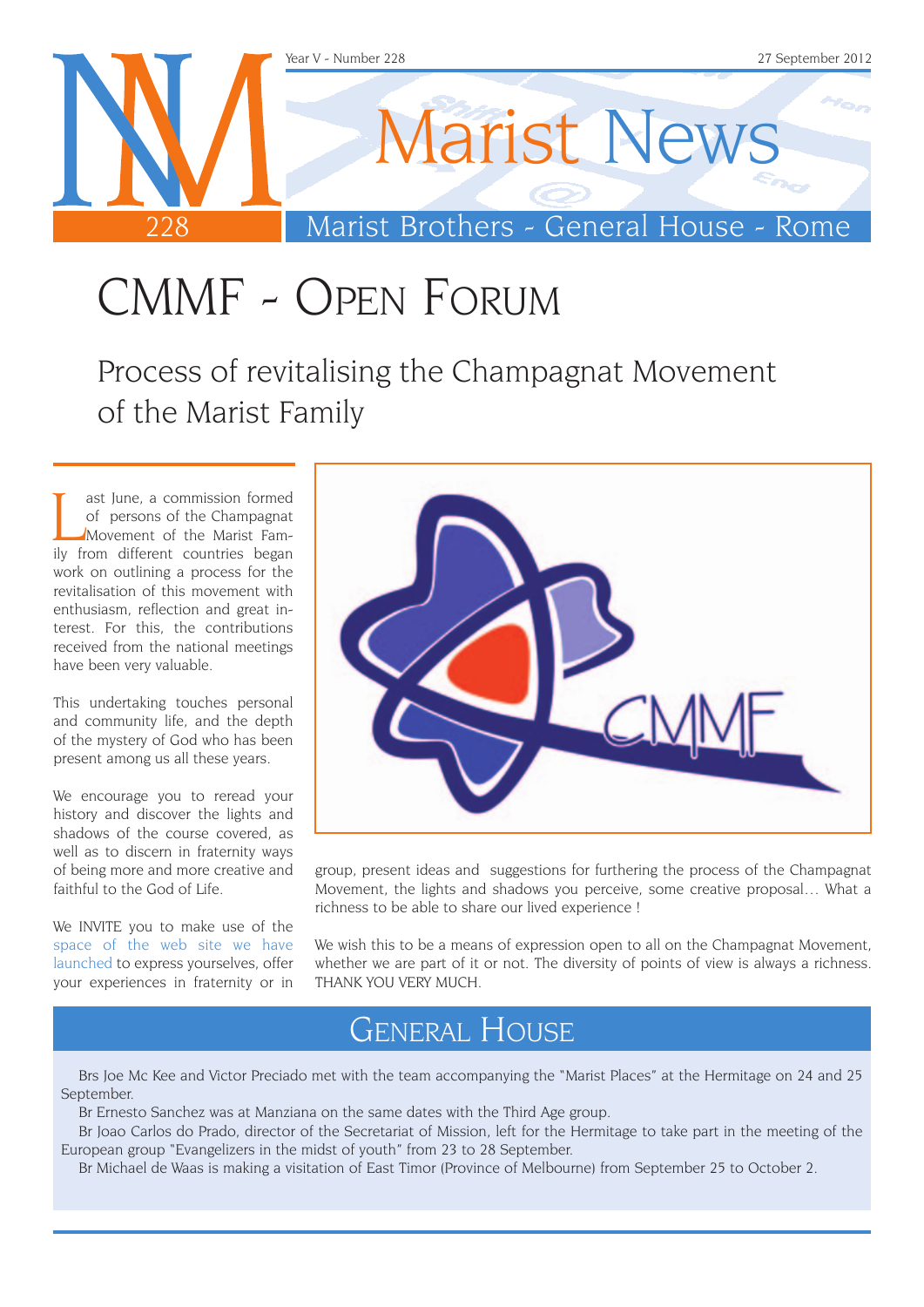# National Meeting in Argentina

## Fraternities of the Champagnat Movement of the Marist Family

The National Meeting of the Frater-<br>
nities of the Champagnat Move-<br>
ment of the Marist Family was<br>
held in Luján, Argentine, with reprehe National Meeting of the Fraternities of the Champagnat Movement of the Marist Family was sentatives from eleven Fraternities, to launch the process of renewal encouraged by the Secretariat of the Laity. Our reflections were aimed at responding to this call to be reborn, be renewed… to find a new meaning for our identity as members of Fraternities.

After contemplating the icons for a Marial Church on the evening of Friday, Roberto Fleba helped the group the following day to reflect on the way we look at youth and children today, in the light of the actions of Jesus and Saint Marcellin. At this stage, the members of the Fraternities engaged in a rich exchange based on their lived experience.

In the afternoon, Br Juan Ignacio Fuentes animated profound reflection on the meaning of the vocation of the laity; his talk helped greatly in our becoming aware of this essential dimension of the identity of the members of the Fraternities. Saturday concluded with the Eucharist, placing on the altar the experiences of the day. After supper, there was the traditional "fraternal night".

Sunday morning, we tried to study the journey and life of the Fraternities of the Movement in the face of current challenges, in the sense of the call of the XXIGeneral Chapter : "With Mary, we set out in haste to a new land…" Once we got started, the participants were invited to express their credo of the Fraternity.

The members of the Fraternities received the PROJECT OF LIFE published



in the Circular of Br Charles Howard : "The CHAMPAGNAT MOVEMENT OF THE MARIST FAMILY", as a means of finding inspiration and meaning. For the Fraternities of the Province of "Cruz del Sur" it is urgent, in fact, to rediscover the inspiration, the original drive which gave birth to the Movement.

Fraternities present: "Aguas de Rosey" (Tigre); "Acordaos" (Collège Macnab Bernal); "Río de agua viva" (Jujuy);

"Huellas de Marcelino" (Darregueira); "Champagnat" (Zelaya-Pilar); "Violetas de San Marcelino" (La Plata); "Crecer en la fe" and "Marcelino Champagnat" (Rosario); "Nehuen Lil" (Neuquén); "Resurrección"(La Inmaculada).

Brothers Felipe Fuente; Demetrio Espinosa and Joaquín Zamponi accompanied the members of the Fraternities. Luján, 7 - 9 September



#### Deceased Brothers

 $\mathcal{L}_\text{max}$ 

**18/09/2012:** Basil Ward - New Zealand

**16/09/2012:** Glauco de Vilhena Almeida Santos - Brasil Centro-Norte **15/09/2012:** Faustino Saraiva de Abreu - Compostela

**13/09/2012:** Kevin (Lucian) Herlihy - Sydney

**10/09/2012:** Gabriel de la Iglesia Mediavilla - Mediterránea

**09/09/2012:** Martín López López - L'Hermitage

**01/09/2012:** Jesús Gonzalez Torres - México Central

**23/08/2012:** Teodoro Campo García - Norandina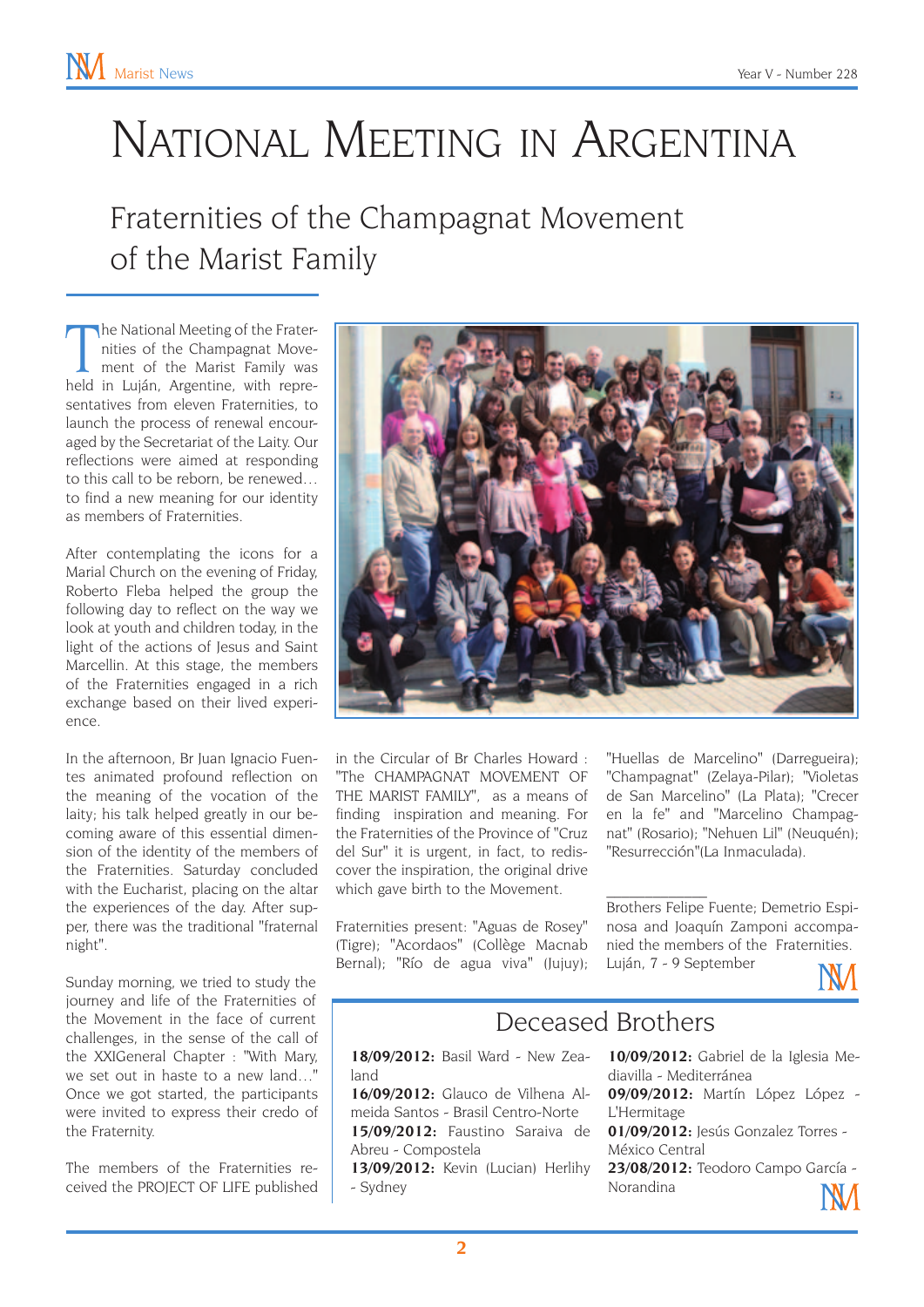## JAPAN IS TRANSFERRED TO THE PROVINCE OF EAST ASIA

### Marist Community of Kobe

The Marist Brothers arrived in Kobe, Japan, in 1951. Today, the Institute has three Brothers in this land: Ramon Bereicua, Bernard Yamaguchi and Joseph Yoshida. The Kobe community currently belongs to the Province of the U he Marist Brothers arrived in Kobe, Japan, in 1951. Today, the Institute has three Brothers in this land: Ramon Bereicua, Bernard Yamaguchi and Joseph Yoshida. The Kobe community currently belongs to the Province of the United States. Last year, the Brothers of Kobe requested that the community be transferred to the Province of East Asia. The request and the General Councillors responsible for the Sector, John Klein and Michael De Waas. The request was recently accepted by the Province of East Asia and Br Emili Turú has informed the Provincial of the United States that the change will come into effect in October.

We reproduce below part of the text written by Br Ben Consigli, Provincial of the United States, to the Brothers of the Province on the Marist mission in Japan.

The Japanese Mission Territory has a very interesting history. In the years following World War II, it was evident that the great Marist Province in continental China, with a membership of over 200 brothers, half of them Chinese, would come to an end as the Communists were taking control of the government. As a result of the violent Communist persecutions on the China mainland in 1950, the Brothers looked for new mission countries in Asia. European brothers who had spent many years in China sought refuge that year in the city of Kobe, Japan. To maintain community life and to extend Marist influence to the foreign colony in that city, they opened an English speaking school there. With a curriculum modeled on the British educational system, the school awarded the coveted Cambridge diploma.

[ In 1956, two Spanish brothers who had studied at Marian College, Poughkeepsie, were sent to Japan by Br Léonida, Superior General at the time. They were the first Marist reinforcements to arrive in Japan after the II World War. Shortly after their arrival, they were sent to Tokyo to learn Japanese. At that period, the mission in Japan belonged to the China Province. Of the two brothers, José Nicolau and Francisco J. Castellanos, the first returned to Spain, while Br Francisco J. Castellanos was

econome of the school in a Kumamoto for many years. He was also director of the school during Br Patrick Francis' sabbatical year. ]

In 1957, at the request of the Superior General, three Brothers from the United States went to Japan to begin the transition of the Marist Brothers International School to administration by the US Province. Brothers Daniel Michael Sullivan and Patrick Francis Tyrell were assigned to Tokyo to study Japanese, while Brother John Benedict Laroche went directly to Kobe.

With the success of the English-language school in Kobe, the Brothers expanded their mission by founding Marist High School in Kumatoto, conducted in Japanese. In 1957, Brother Patrick Francis Tyrell was appointed to oversee the construction project, and the school opened on April 12, 1961 and continues to this day.

When the United States Province was divided in 1959, the Japanese mission was entrusted to the Poughkeepsie Province until the two provinces were reunited in 2003.

In 1995, a devastating earthquake destroyed much of the city of Kobe. The Brothers began the arduous task of rebuilding the school and residence, and

today the Marist Brothers International School continues its mission as a Catholic school with a Marist heritage.

In 1998, the Brothers withdrew from the Kumamoto school and turned over the administration to a lay board of directors.

By 2012, the three Brothers remaining in Japan, Brothers Ramon Bereicua, Bernard Yamaguchi and Joseph Yoshida, while retired, continue to make Jesus Christ known and loved in the way of Mary through their pastoral work in local parishes Our recent 125th anniversary Province celebrations called us to "Remember, Celebrate, and Believe!" With that in mind, we rememberwith great pride and gratitude all the efforts of so many faith-filled Marist Brothers and lay Marists who helped to build and nurture the Church in Japan over these 60+ years.

We celebratethe wonderful accomplishments of their tireless efforts in making Jesus known and loved, and we must believethat we will continue to be strengthened and encouraged to live the Marist dream given to us by Saint Marcellin, trusting, like Mary.

 $\mathcal{L}_\text{max}$ *Br Ben Consigli, Provincial of the United States*